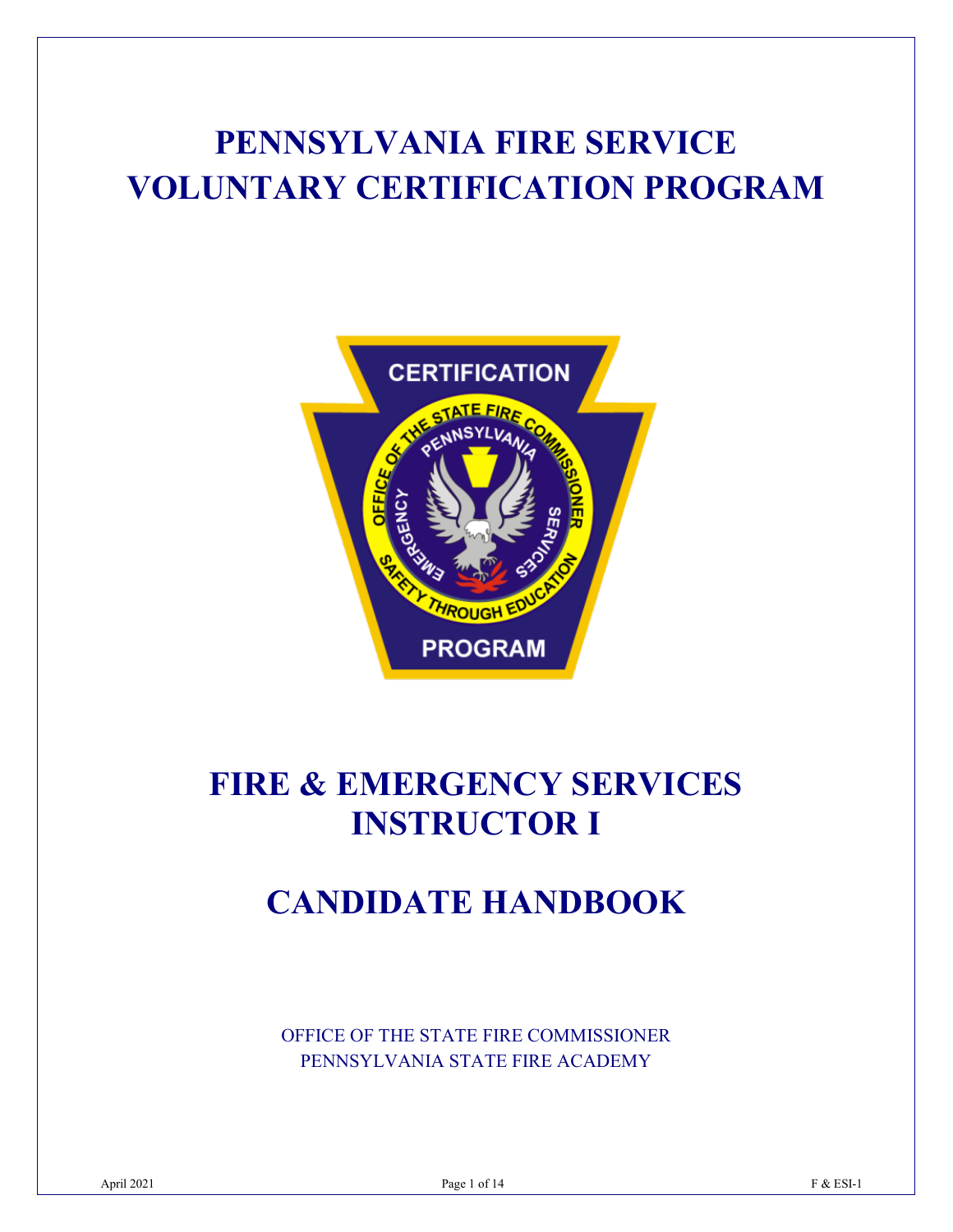Dear Certification Candidate,

Welcome to the Pennsylvania Fire Service Voluntary Certification Program. This manual provides information helpful in your effort to be successful in the certification test. It outlines prerequisites, testing and application processes, and provides a study guide reference list. Tests are conducted under the sanction and approval of the Pennsylvania Office of the State Fire Commissioner with accreditation granted by the National Board on Fire Service Professional Qualifications (National Pro-Board) and the International Fire Service Accreditation Congress (IFSAC).

In accordance with *Act 61 of 1995, The State Fire Commissioner Act*, the Office of the State Fire Commissioner is the certifying agency within the Commonwealth of Pennsylvania and the Pennsylvania State Fire Academy is the administering agency. Any United States citizen eighteen (18) years of age or older who resides in Pennsylvania may apply for consideration as a test candidate.

Good luck and thank you for participating in the Pennsylvania Fire Service Voluntary Certification Program.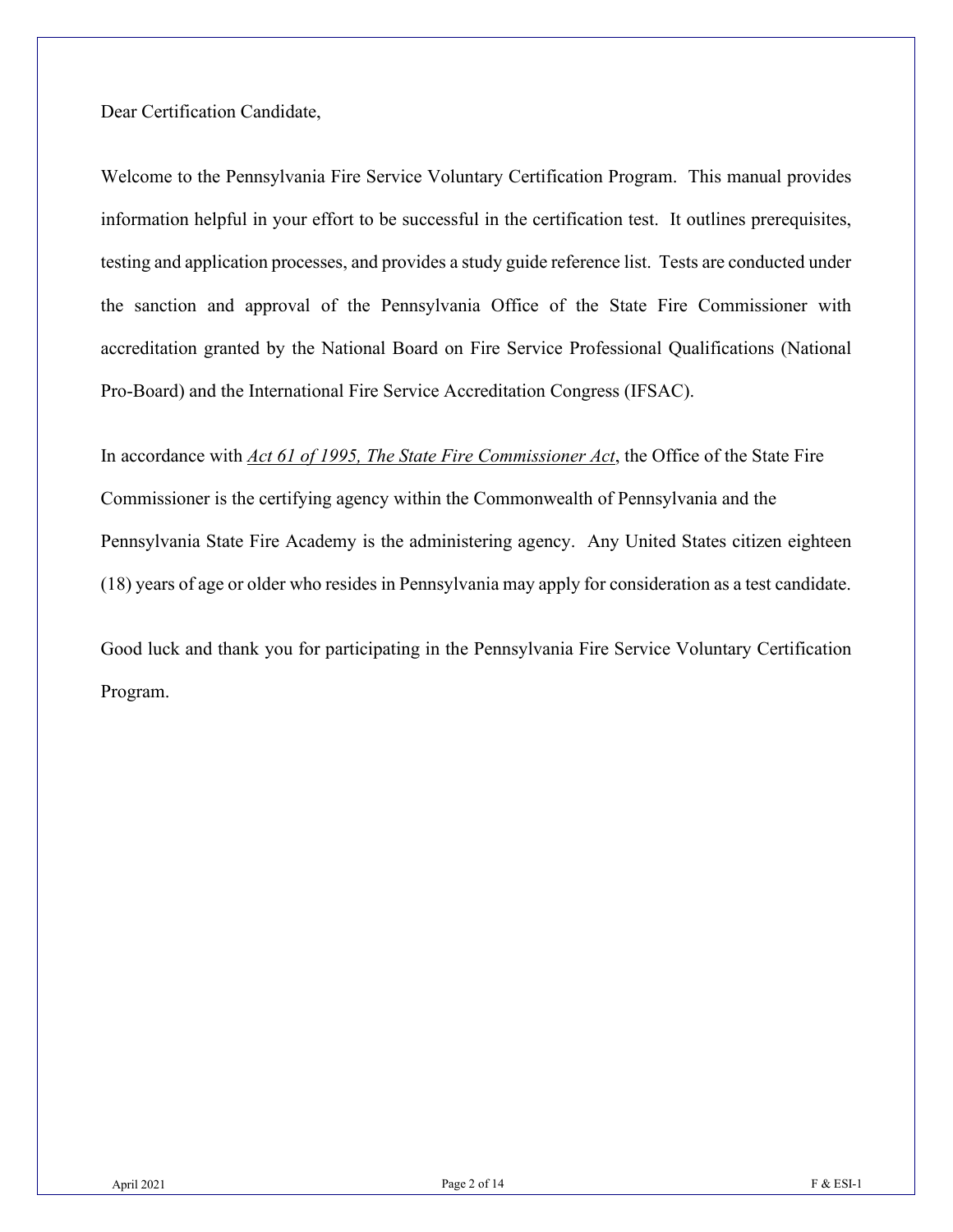#### **Application Process**

Obtain an application from either the Office of the State Fire Commissioner (OSFC) website [www.osfc.pa.gov](http://www.osfc.pa.gov/) or an approved test site. You must fill out the form in full and provide any required supporting documentation. The completed application and accompanying document(s) are to be submitted to an approved test site or the PA State Fire Academy (PSFA). The approved test site or PSFA will review the application and decide to either accept or reject based on any identified deficiencies (e.g., no signatures, missing information, lacks pre-requisites, etc.).

The general test process follows:

- 1. The candidate must submit a complete application including all supporting documents;
- 2. After the application is approved, the candidate takes the written and subsequently the skills tests (NOTE: the skills test cannot be taken before the written test);
- 3. Upon successful completion of the written and skills tests and a review of the application for completeness by the test site and PSFA or Delegated Authority, the candidate can be certified for the level tested. If a candidate should not pass any part of the test process, a retest can be administered and must be completed within one (1) year of the original test date.

#### **Application Pointers**

- 1. Make sure application is legible and check for completeness;
- 2. Social Security Number: you have the option to provide the full nine (9) digit number or just the last four (4) digits.
- 3. Make sure your complete name is listed including a suffix (Jr, Sr, III, etc.) **NO** nicknames please;
- 4. Make sure your mailing address includes street, apartment number, city, state and zip code;
- 5. Make sure all appropriate signatures are obtained and are signed in **BLUE** or **BLACK** ink.
	- a. *Please note that Chief Officers CANNOT sign for themselves where a Chief Officer's signature is required;*
	- b. *For this requirement, another Chief Officer MUST sign this section of the application.*
- 6. Legible copies of all pre-requisites must be attached and signed were applicable. **NOTE**: Copies must include both the front and back of the document where applicable. (i.e. CPR & Medical cards).
- 7. Make sure your Prerequisite Verification Form is appropriately marked off and signed in **BLUE** or **BLACK** ink.

#### **Prerequisites**

There are no prerequisites for this level of certification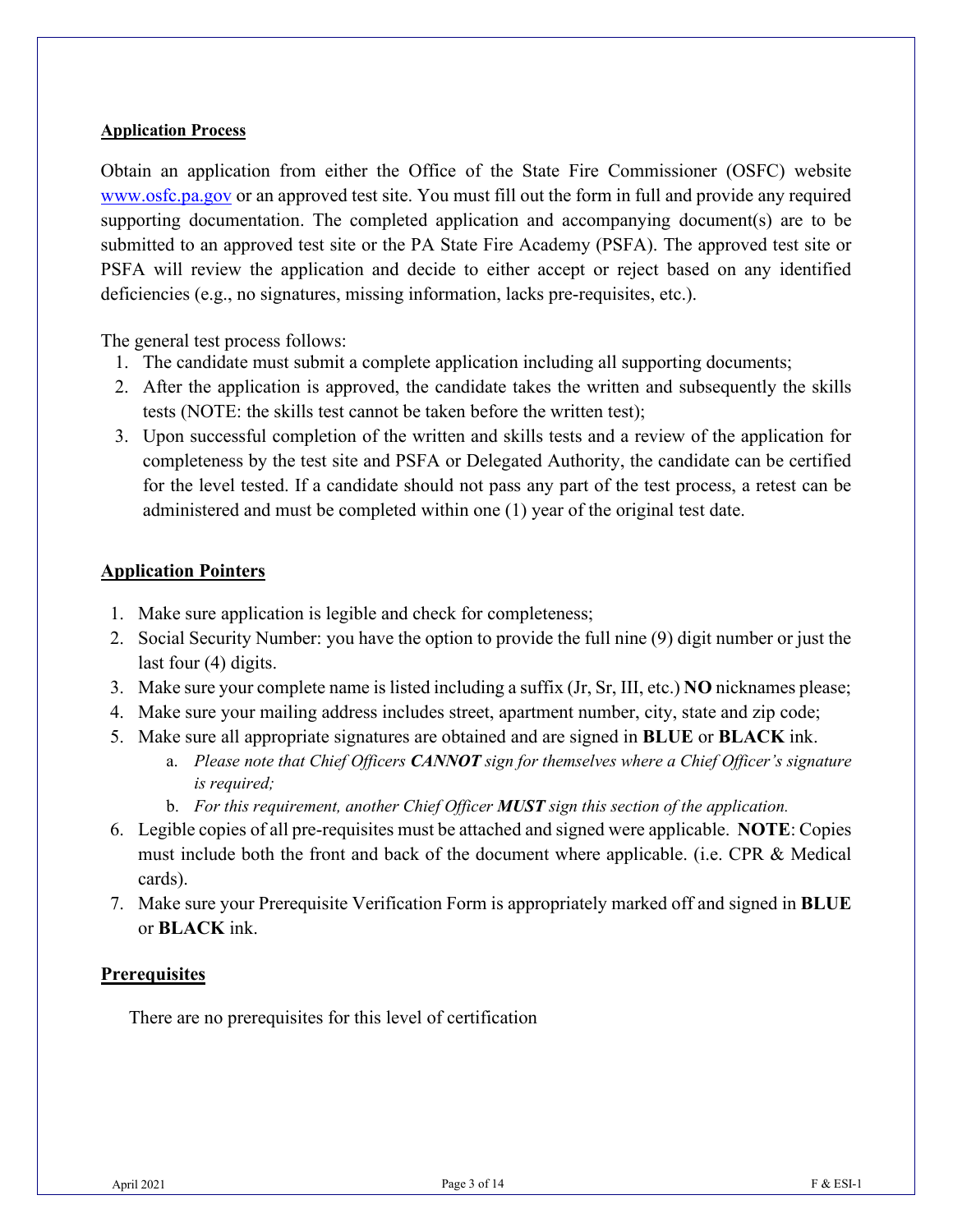

\* Course instruction with tests and certification test are **two separate processes and CANNOT** be intermixed.

**NOTE:** Candidates seeking to become instructors within the PSFA Local Level system are required to have an educational methodology course or an equivalent program of instruction as a prerequisite. Please reference the instructions in the Local Level Instructor Application for clarification. The Local Level Instructor Application is available at [www.osfc.pa.gov](http://www.osfc.pa.gov/) under the link *State Fire Academy*, click *Local Level Training Program,* then *Local Level Training Instructor Information***.**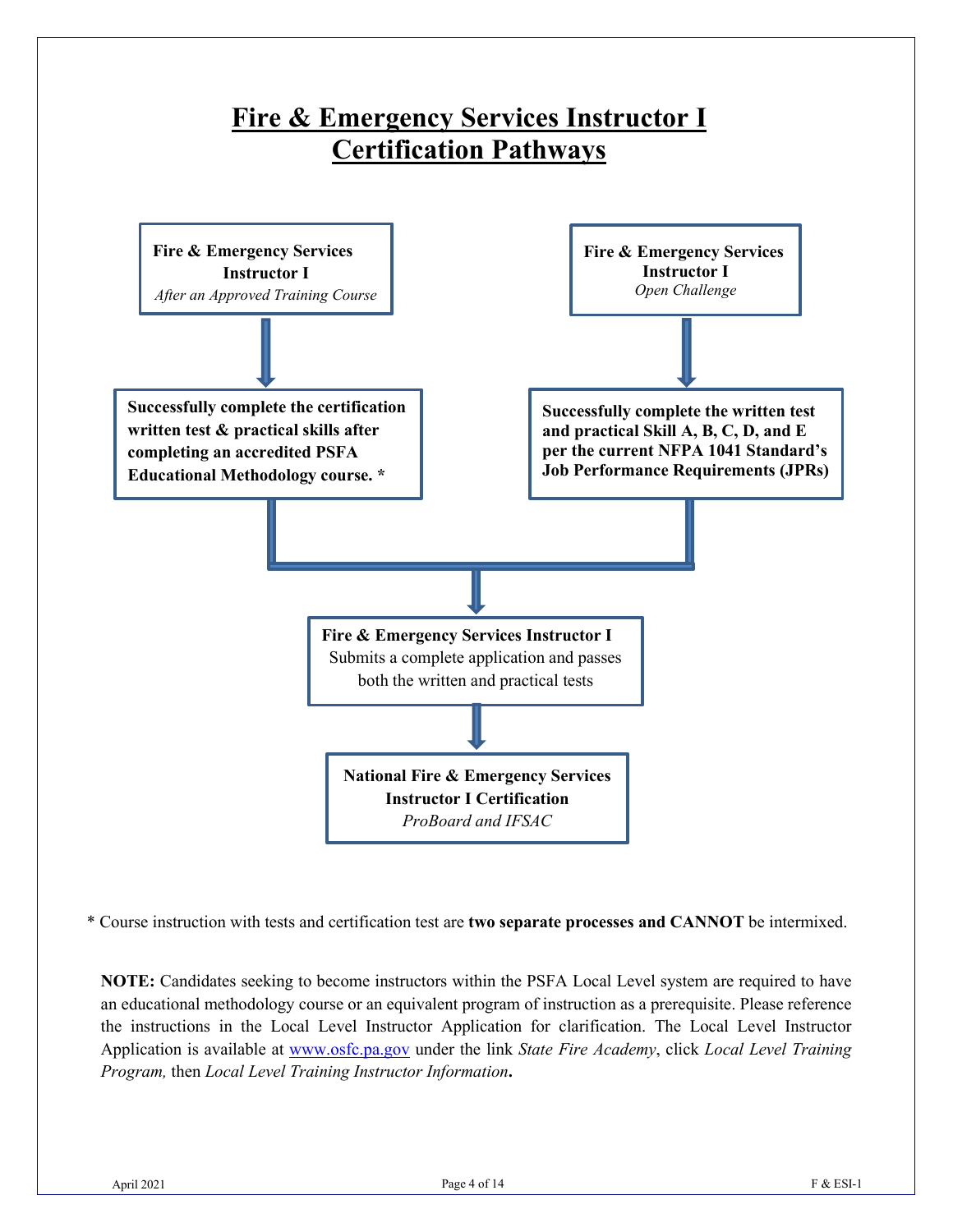#### **Test Policy**

Written Test: The written test is randomly generated and consists of one hundred (100) questions. Candidates have a maximum of two (2) hours to complete the test. A passing score for a written test is seventy percent (70%).

Skills Test: Must pass 100% of the skill stations offered at the time of test.

#### **Re-test Policy**

Written Test: If you are unsuccessful you may retest a total of two (2) times and have one (1) year to complete the retest. You need to contact the fire academy or test site of your choice to schedule a retest.

Skills Test: You must pass 100% of the skill stations used in this certification level.

- If you are unsuccessful on three (3) or less skill stations, you may retest the same day. (only one retest per skill station);
- If you are unsuccessful on four (4) or more skill stations, you may NOT retest the same day. Skill retests must be scheduled at a later time.
- A total of eight (8) retest attempts are permitted and must be completed in one (1) year from the date of the initial test.

#### **Appeals**

Within thirty (30) days of receipt of a failure notice, a candidate may request a review of his/her performance records by the State Fire Academy. Appeals must be in writing and in accordance with the policies and procedures of the Certification Program.

> Send to: Pennsylvania State Fire Academy Attn: Certification Program Manager 1150 Riverside Drive Lewistown, PA 17044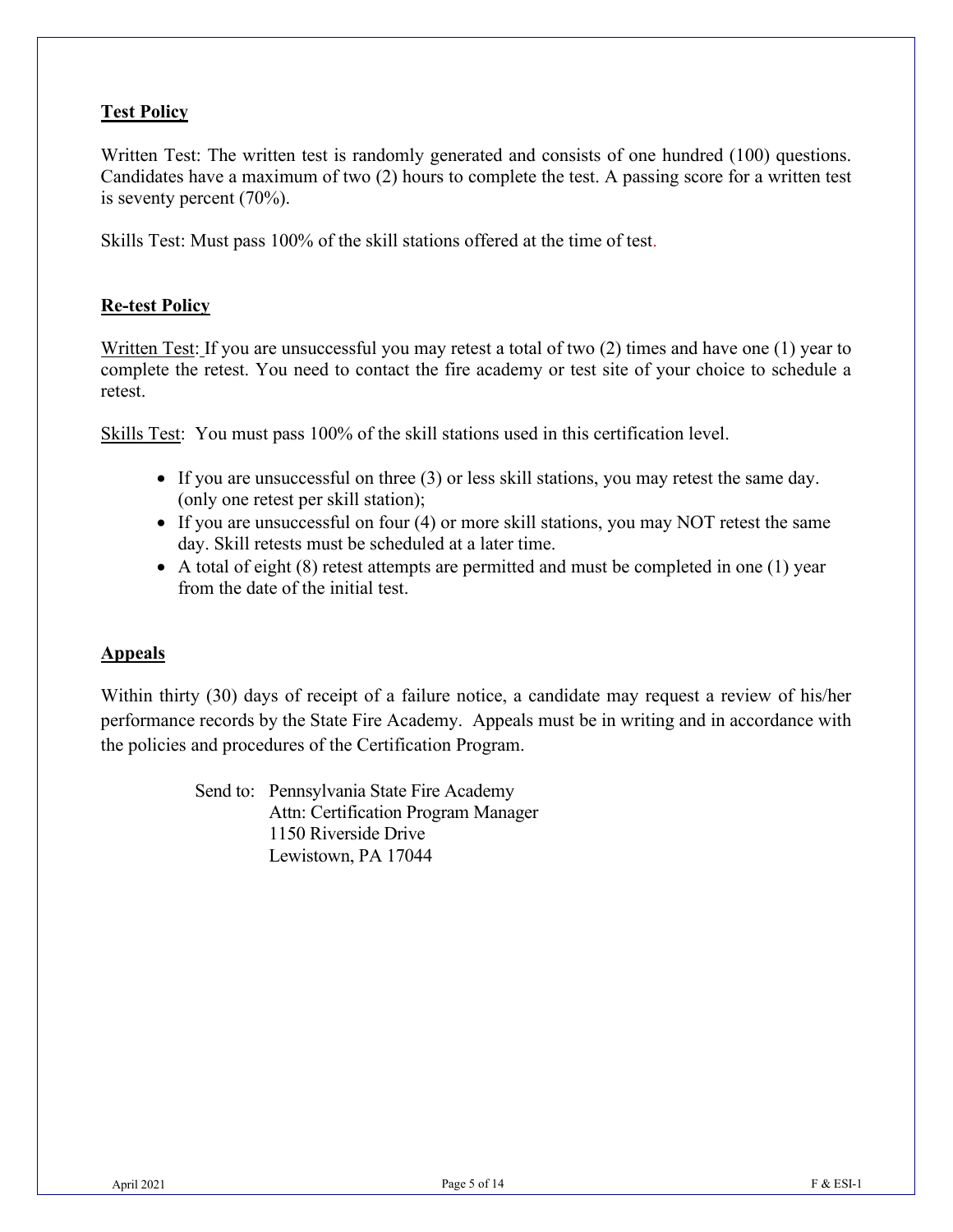#### **Accommodations**

The Pennsylvania Fire Service Voluntary Certification Program offers reasonable accommodations for the written certification exam for individuals with documented disabilities. Only written requests for accommodations are reviewed and each request is reviewed independent of any other requests (i.e., done on a case-by-case basis). A request **MUST** be submitted on the Accommodation Request Form. The Pennsylvania Fire Service Voluntary Certification Program provides written notification to the candidate regarding its decision upon completion of the review by PSFA and legal counsel.

The "Accommodation Request" form can be found on Page 7 of this manual; it is also available from the Pennsylvania State Fire Academy and test-site coordinators. Please contact the Certification Program Manager for further information. The candidate requesting an accommodation **MUST** complete the request form and submit it with the application, or soon thereafter as the need for an accommodation is recognized. All requests **MUST** be made prior to the scheduled date of the examination. Any request for accommodation not submitted at least twenty (20) working days prior to the scheduled examination will result in a delay in the candidate's date of examination.

Documentation of a specific disability which would impact a candidate's performance on a written examination **MUST** be current (i.e., within five years of the date of application). Such documentation should include a signed explanation on letterhead stationary from a professional familiar with the applicant's disability or a copy of an Individual Education Plan (IEP) from an educational institution. See below comment.

The statement **MUST** confirm and describe the disability for which the accommodation is requested. The professional **MUST** have expertise in the specific disability for which the accommodation is being requested.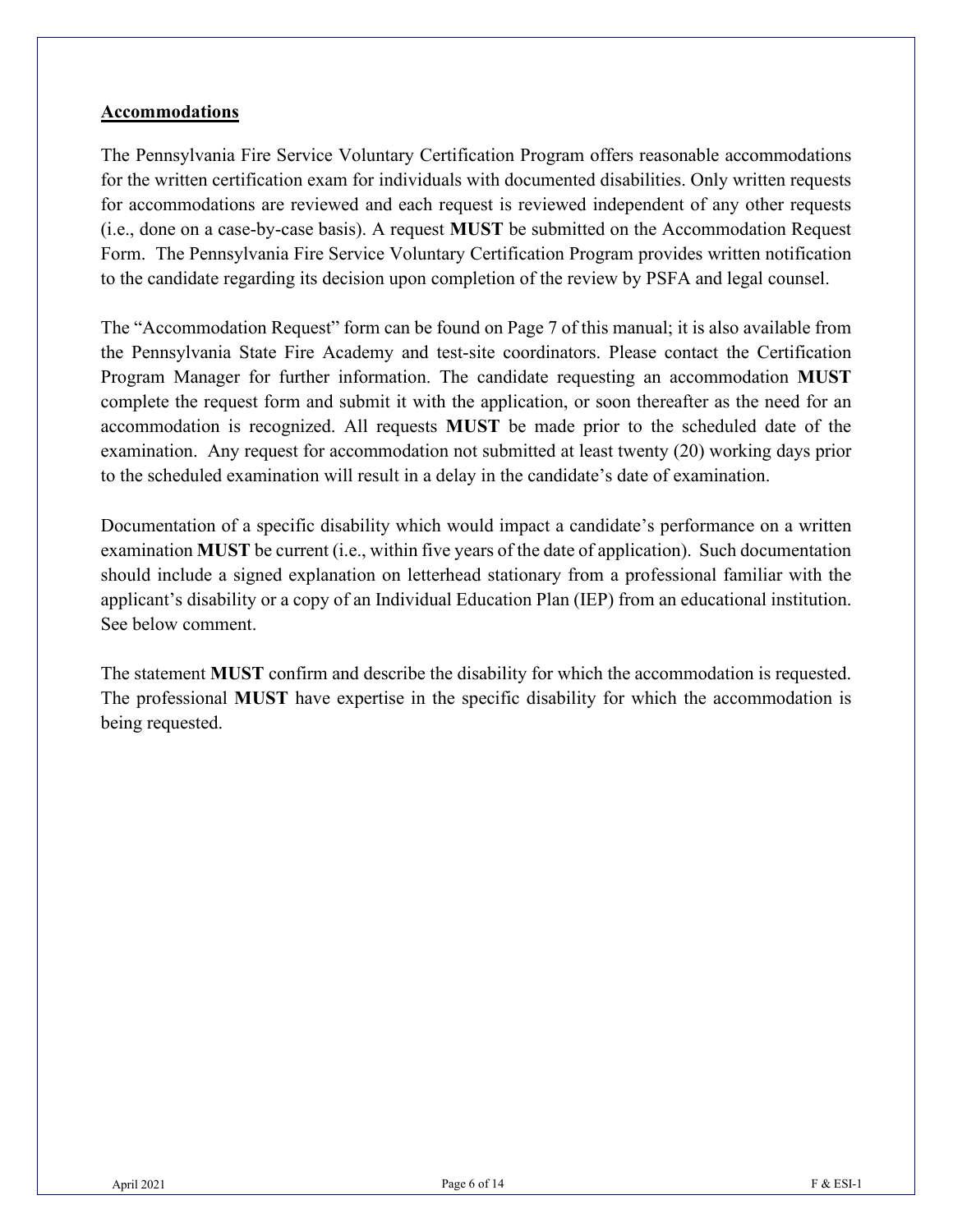#### **Request for Accommodation**

| Candidate Name: Last Name                                                                                                                                                                                                                                                                                                                                                                                                                                                                         |                                                                                                        | First Name | Middle                                                                                                                       |
|---------------------------------------------------------------------------------------------------------------------------------------------------------------------------------------------------------------------------------------------------------------------------------------------------------------------------------------------------------------------------------------------------------------------------------------------------------------------------------------------------|--------------------------------------------------------------------------------------------------------|------------|------------------------------------------------------------------------------------------------------------------------------|
|                                                                                                                                                                                                                                                                                                                                                                                                                                                                                                   |                                                                                                        |            |                                                                                                                              |
|                                                                                                                                                                                                                                                                                                                                                                                                                                                                                                   |                                                                                                        |            | Telephone Number (with Area Code): $\frac{P \text{ }}{P}$ (Please list a number you can be contacted at between 8 AM - 4 PM) |
|                                                                                                                                                                                                                                                                                                                                                                                                                                                                                                   |                                                                                                        |            |                                                                                                                              |
|                                                                                                                                                                                                                                                                                                                                                                                                                                                                                                   |                                                                                                        |            |                                                                                                                              |
|                                                                                                                                                                                                                                                                                                                                                                                                                                                                                                   |                                                                                                        |            |                                                                                                                              |
| I reviewed the NFPA job performance requirements for the level of certification I am seeking and<br>request the following accommodation due to my disability related needs:                                                                                                                                                                                                                                                                                                                       |                                                                                                        |            |                                                                                                                              |
|                                                                                                                                                                                                                                                                                                                                                                                                                                                                                                   |                                                                                                        |            |                                                                                                                              |
|                                                                                                                                                                                                                                                                                                                                                                                                                                                                                                   |                                                                                                        |            |                                                                                                                              |
| I attached a statement on letterhead from a professional who is familiar with my disability.<br>I understand the professional must have expertise in the specific disability for which<br>I am seeking an accommodation and the statement must confirm and describe the disability for<br>which the accommodation is requested. The statement is signed by the professional.<br>I am submitting a copy of my Individual Education Plan (IEP) which I obtained from my<br>educational institution. |                                                                                                        |            |                                                                                                                              |
| Signature of the individual completing this form                                                                                                                                                                                                                                                                                                                                                                                                                                                  |                                                                                                        |            | Date                                                                                                                         |
| Print or Type the name of the individual completing this form                                                                                                                                                                                                                                                                                                                                                                                                                                     |                                                                                                        |            |                                                                                                                              |
| Return this form to: Pennsylvania State Fire Academy                                                                                                                                                                                                                                                                                                                                                                                                                                              | Attn: Certification Program Manager<br>1150 Riverside Drive<br>Lewistown, PA 17044<br>$(717)$ 248-1115 |            |                                                                                                                              |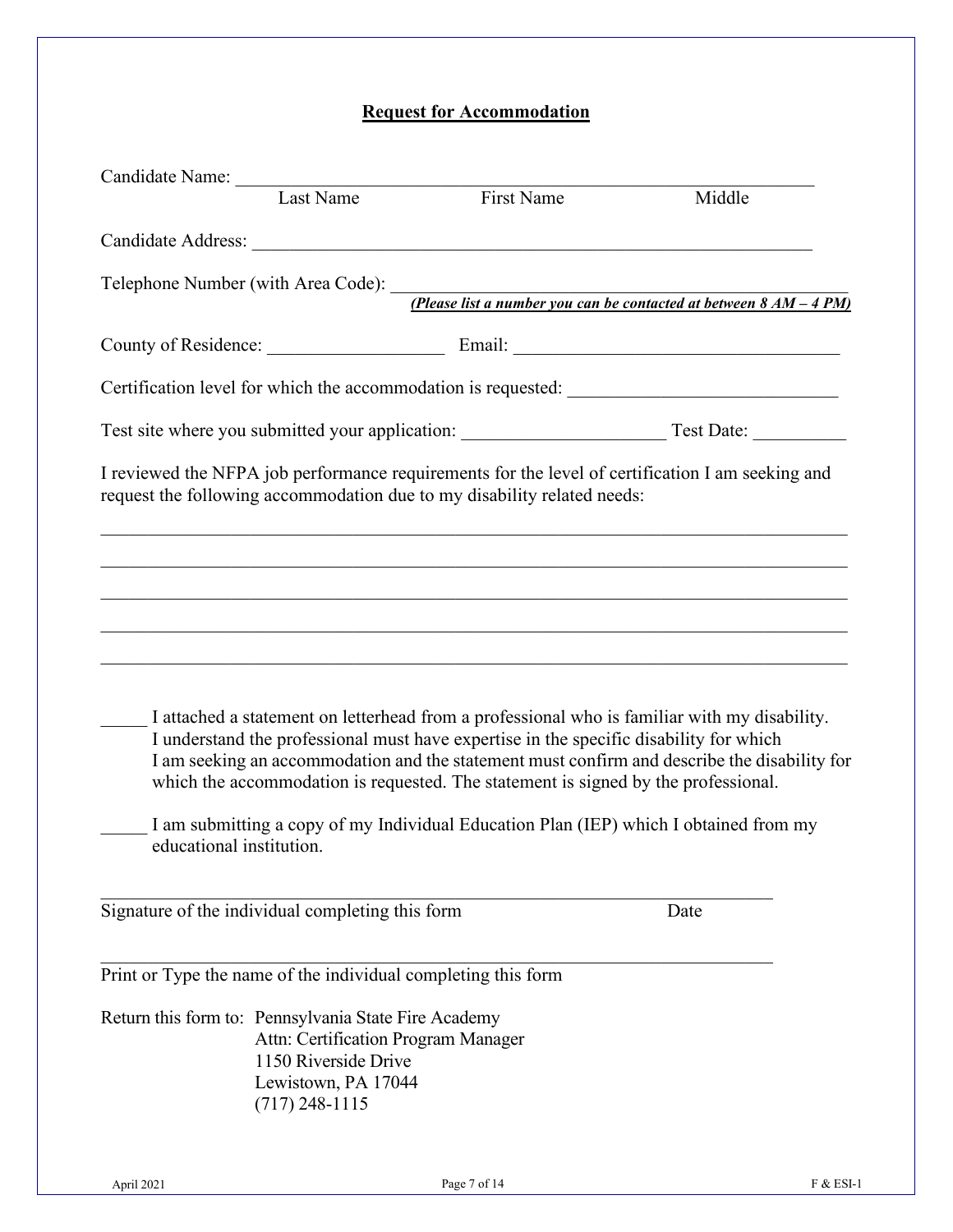#### **Safety Policy**

A candidate should meet the requirements of NFPA 1582, *Standard on Medical Requirements for Firefighters and Information for Fire Department Physicians* prior to physical testing to ensure his/her ability to safely perform the required tasks.

For the safety and protection of all participants, all equipment and Personal Protective Equipment (PPE) used for testing **MUST** meet the NFPA standard at the time of manufacturing. PPE will be inspected prior to being used for the test.

The facial hair policy directs that a candidate with facial hair which interferes with the operation or use of a Self-Contained Breathing Apparatus (SCBA) will not be permitted to participate in a test process that requires the use of a SCBA.

#### **Test Results / Release of Results**

The Office of the State Fire Commissioner / PA State Fire Academy notifies candidates of their results in writing via the US Postal Service (i.e., mail). Only PASS / FAIL grades are provided.

In accordance with the Federal Education Records and Privacy Act (FERPA) of 1974, a Federal law which established minimum standards for the protection of education/training records, the PSFA requires prior consent from a candidate before any candidate record or other personally identifiable information can be released. In the event a third party requests a candidate's test results, a Consent to Release Information form **MUST** be completed and signed by the candidate allowing the record(s) disclosure to the third party requesting the results / information.

#### **No show policy**

If a candidate is accepted for testing and fails to show up without an acceptable reason, the test site has the right to enforce their no-show policy that could include but is not limited to suspension from testing for an identified period of time and/or financial penalties.

#### **Test Integrity and Dishonesty**

Test dishonesty includes, but is not limited to, cheating, plagiarism, facilitating acts of test dishonesty by others, having unauthorized possession of test / examination documents, or submitting work of another person. Any instance of test dishonesty will constitute disciplinary and/or legal actions. All certification candidates shall act with personal integrity, respect the rights and property of others, and help maintain a professional environment in which all can be successful.

Test-site coordinators, assistant coordinators, test proctors, evaluators and instructors should take reasonable steps to anticipate and deter acts of dishonesty, reinforce integrity and support appropriate behavior to protect the rights and trust of honest candidates. At the beginning of each test, it is the responsibility of those mentioned above to provide test candidates with the "Testing Integrity and Dishonesty" policy and clarify any questions that arise.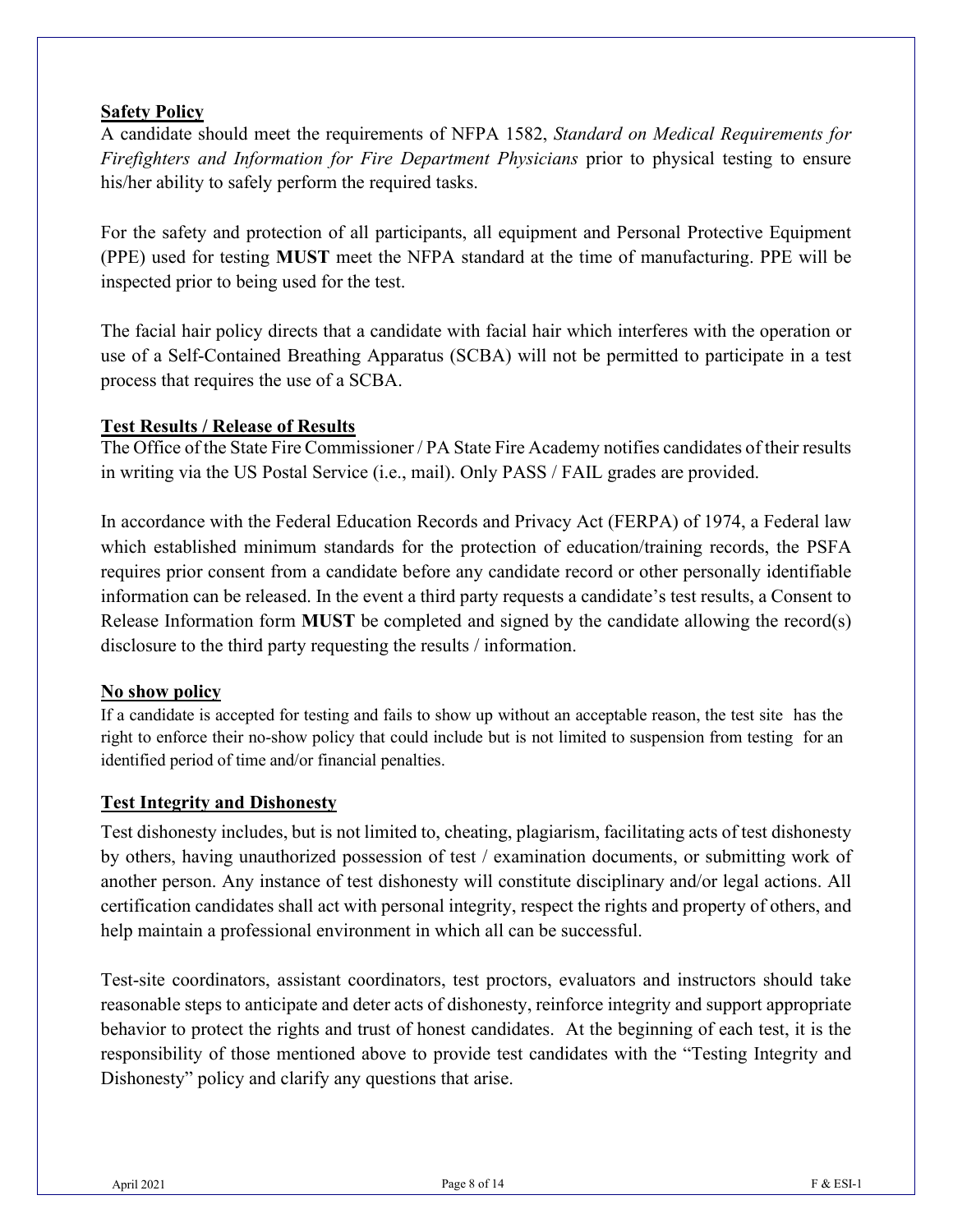#### *Falsification of Documents*

Any individual found to have forged, altered, or falsified documentation for a certification test will be indefinitely suspended from participating in any certification exam within the Commonwealth of Pennsylvania. Further action may be taken in accordance with the Pennsylvania Crimes Code 18 Pa C.S. 4904 relating to unsworn falsifications.

#### *Cheating on Test*

All candidates are expected to work entirely on their own while taking any test. Test integrity violations consist of any attempt to receive assistance from written or printed aids unless provided by the test proctor for a specific test, or any persons, papers or electronic devices, or of any attempt to give assistance

#### *Document Integrity*

Certification candidates are expected to complete any and all work individually. Any materials obtained from other sources such as plot plans, web maps, etc. a source reference must be given. All essay answers must be the candidate's own work.

#### **Study Reference List**

The following is a list of text that may be reference in preparation for testing.

- 1. National Fire Protection Association, NFPA 1041 (2019 Ed) Standard for Fire & Emergency Services Instructor Professional Qualifications;
- 2. IFSTA, Fire and Emergency Services Instructor,  $9<sup>th</sup>$  Edition,  $1<sup>st</sup>$  printing;
- 3. Jones and Bartlett, Fire Service Instructor: Principles and Practice, 3<sup>rd</sup> Edition, 1<sup>st</sup> Printing;
- 4. Fire & Emergency Services Instructor I Skill Sheets available on the OSFC website www.osfc.pa.gov

#### **Additional Information**:

- 1. Applications shall be submitted to the test site by their established deadline or no later than three weeks prior to the test date.
- 2. Please contact the test site of your choice to receive information about test fees.
- 3. Government issued photo ID (i.e., driver's license) is required at the time of the written and skills tests.
- 4. Bring all appropriate PPE and SCBA needed to complete all possible skill stations.
- 5. Dress appropriately; bring extra dry clothes.
- 6. Bring food and water or a similar beverage to stay hydrated.

Certification applications and skill sheets, in addition to the test schedule and test site contact information, can be found at [www.osfc.pa.gov](http://www.osfc.pa.gov/) under < State Fire Academy > then < Certification > at the top of the webpage. A page will open with information about the certification program and process. Scroll through the page to find the links for certification applications, skill sheets, test schedule, and test site contact information.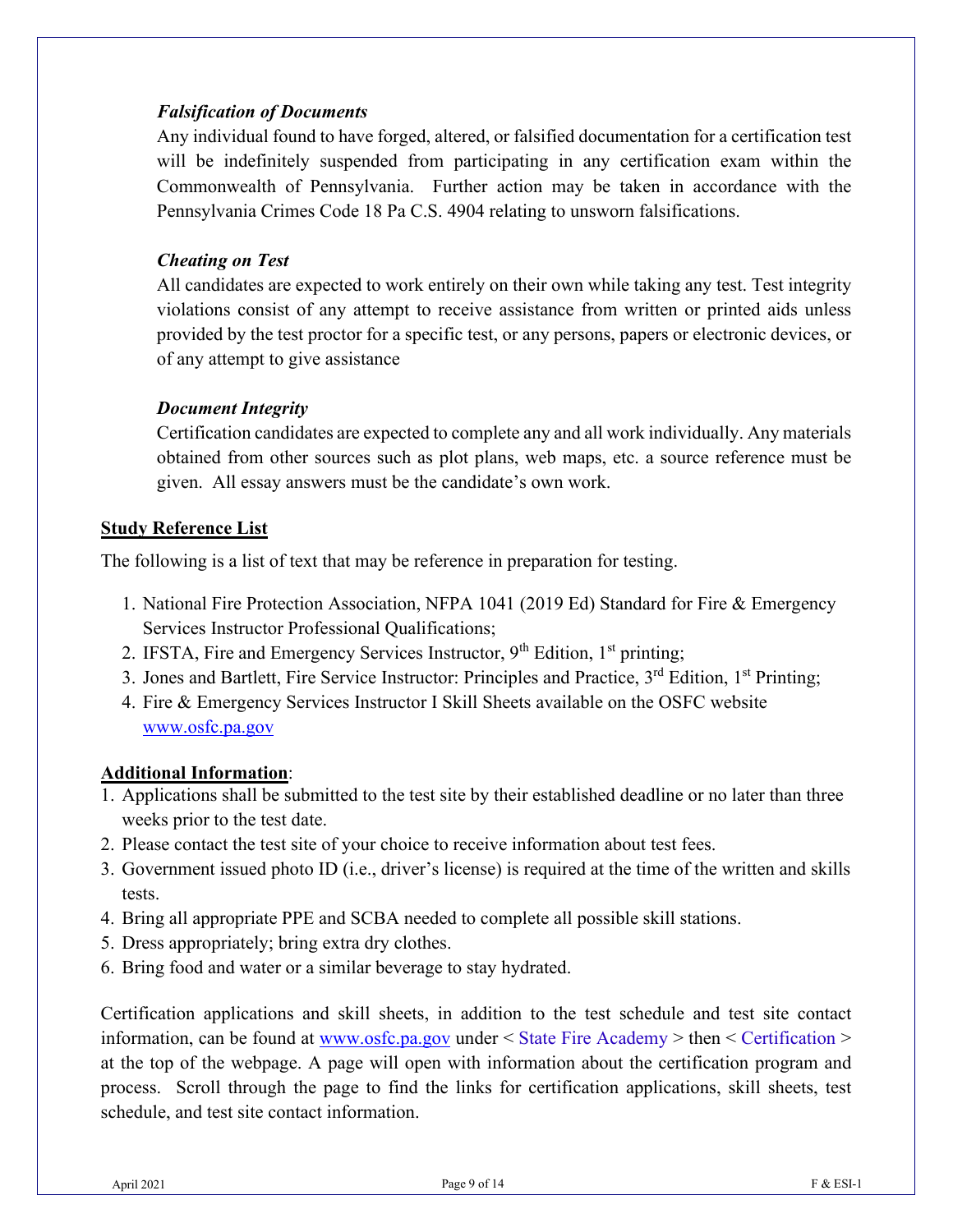If you have additional questions or concerns about the test process, please contact the test-site coordinator at the site in which you applied to be tested or the PA State Fire Academy Certification Program Staff.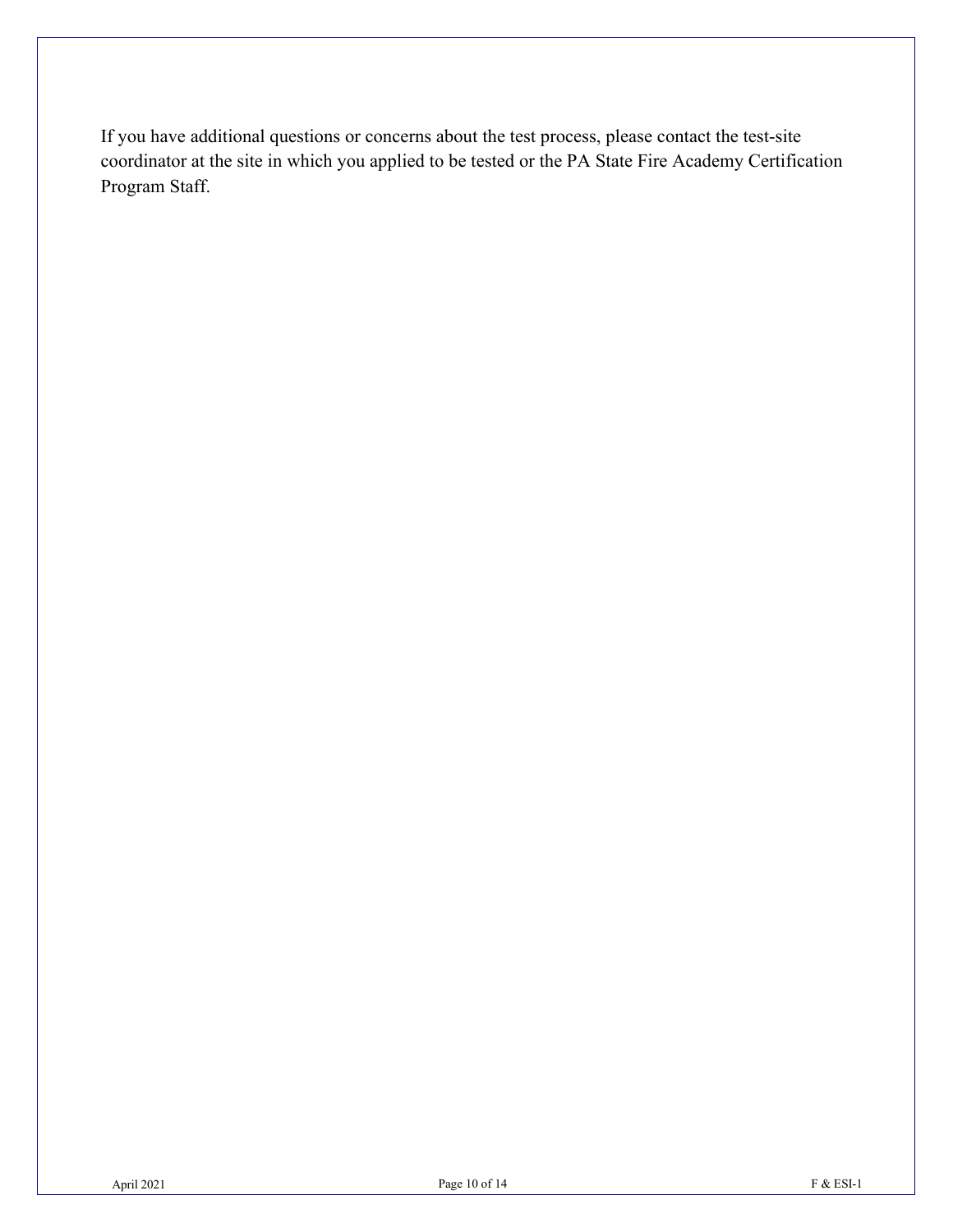### **Fire & Emergency Services Instructor I Skill Station Information**

#### **Skill Station A: Instructional Technology (IT)**

The candidate shall demonstrate the use of Instructional Technology (IT). One IT item **MUST** be a computer with visual projection. Other technology items can include digital displays, interactive SMARTBoards, digital audio players, overhead projectors, instructional or presentation software delivered through an IT device, training simulators, etc. or other like items. The candidate will be required to start, operate, and shut down each device assigned/used. NOTE: If the device cannot be manipulated in a start/stop mode (i.e., Tasks  $3 \& 10$ ), the candidate **MUST** accurately describe the start-up/shut-down processes. This exception **DOES NOT** apply to computers/projection devices or similar devices that can be easily manipulated.

#### **Skill Station B: Classroom Lecture**

In this station, the candidate conducts a training session (i.e., lecture) utilizing a lesson plan, IT, demonstration device (if applicable), and any requisite equipment for the given topic. For candidates who are taking an approved PA State Fire Academy Educational Methodology for Local Level Instructor (EMLL) course, the certification test is coordinated with the test-site **AFTER** the EMLL course concludes. **Please Note**: The lesson plan developed in the course and that used for certification **CANNOT** be the same. Per certification policy, and as a stipulated in our accreditation by ProBoard and IFSAC, the ability to assess competence and knowledge of a candidate **MUST** be done independent of any educational or training process. Also note, the candidate will need to provide the evaluator a copy of their lesson plan; the lesson plan is **NOT** simply a copy of the PowerPoint presentation or other displayed visual delivery document.

If a candidate is challenging the certification process and is **NOT** taking the test after an EMLL course, contact the PSFA for direction on using a lesson plan and necessary resources (see the note below).

For Skill B, the candidate has fifteen (15) minutes to complete the lecture component of the lesson.

*Note*: You may use a lesson plan you have access to (i.e., local training), however it **MUST** be relevant to fire/rescue, have a skill component, and **MUST** be approved by PSFA or test-site coordinator prior to use.

**Supplemental Information:** To assist candidates taking the Fire & Emergency Services Instructor 1 certification test, the list below denotes commonly found items within a lesson plan:

- Lesson Name
- Lesson Overview
- Learning Objective(s)
- Time (estimated)
- Instructional Materials and Resources / Audiovisuals / Props / Equipment
- Instructional aids (i.e., informational sheets, activity sheets, etc.).
- Delivery Format (e.g., lecture, demonstration, etc.)
- Setting (classroom, apparatus floor, training tower, etc.)
- References (all materials used in creating the lesson)
- Lesson Outline and Content
	- o Introduction
	- o Instructional Content
	- o Summary
- **Activities**
- Evaluation Tools (e.g., quiz/test and an answer sheet, skill evaluation sheet, etc.)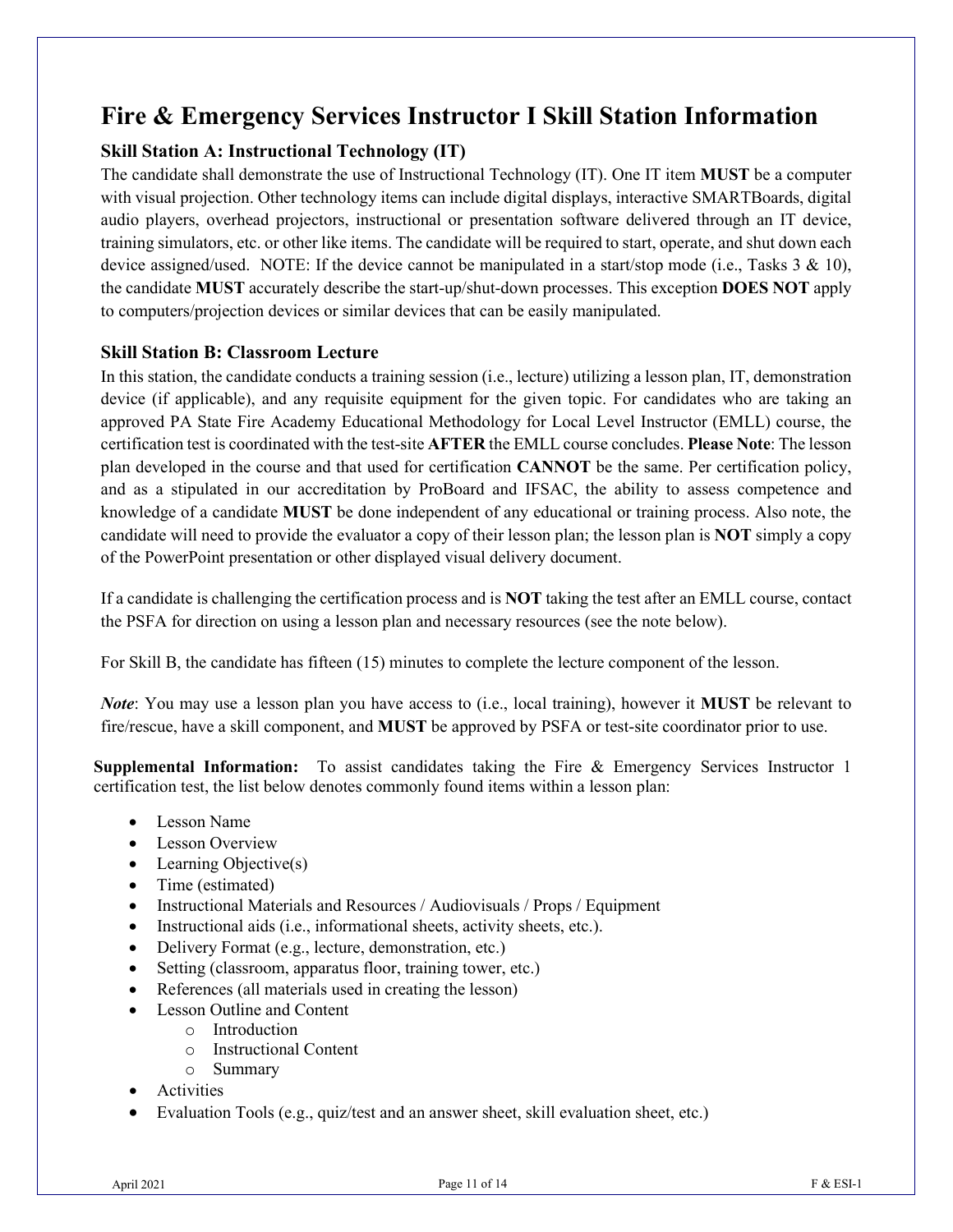#### **Skill Station C: Hands-On Instruction**

Utilizing a lesson plan and necessary equipment, demonstrate a skill within the lesson. Assume the evaluator is part of the audience. The practical work may be performed in an area(s) designated by the evaluator. You have fifteen (15) minutes to complete the lesson. This is, as noted in the title, hands-on (psychomotor) instruction. You **MUST** utilize a resource(s) (e.g., tools, equipment, appliances, etc.) and have other "students" **DEMONSTRATE** what you taught (e.g., trying knots, inspecting equipment, donning SCBA, etc.).

**NOTE**: Psychomotor means motion-action. Activities that are cognitive in nature **CANNOT** be used to demonstrate psychomotor skills. For example, lecturing on incident size-up, then having a "student" look at a visual image and give a size-up is a cognitive activity, **NOT** a psychomotor skill. This concept applies to any scenario of a similar nature.

In this station, the candidate conducts a training session (i.e., demonstration) utilizing a lesson plan and requisite equipment or other devices for the given topic. For candidates who are taking an approved PA State Fire Academy Educational Methodology for Local Level Instructor (EMLL) course, the certification test is coordinated with the test-site **AFTER** the EMLL course concludes. **NOTE**: The lesson plan developed in the course and that used for certification **CANNOT** be the same lesson plan. Per certification policy, and as a condition of our accreditation by ProBoard and IFSAC, the ability to assess competence and knowledge of a candidate **MUST** be done independent of any educational or training process. Thus, the two events **MUST** be separate activities.

If the candidate seeks this level of certification through a challenge process and is not taking the EMLL course, contact PSFA or the test site to coordinate lesson plan and equipment resources. The candidate has fifteen (15) minutes to complete the lesson.

*Please Note*: You may use a lesson plan that you have access to, however it **MUST** be relevant to fire/rescue, have a lecture component, and **MUST** be approved by PSFA or the test-site coordinator prior to use.

Evaluation / Evaluator Note: Given a candidate MUST conduct both skills B and C, the approved practice is to complete both skills in a single lesson delivery. Therefore 30 minutes is the averaged time. Nonetheless for the evaluator, both skill sheets B and C MUST be completed.

#### **Skill Station D: Training Schedule**

Given a list of training assignments, Authority Having Jurisdiction (AHJ) scheduling procedures, instructional resources, facilities, and a timeline for delivery, the candidate shall select and appropriately schedule three single-unit instructional sessions. The topics and scheduling form shall be provided to the candidate. The scheduling of the three selected topics **MUST** be done in a chronological order.

Please note all data fields in the pre-formatted form **MUST** be filled in with appropriate information. Failure to provide the correct information and do so in a chronological manner is an automatic failure. Please read the supplemental form and each training topic contained within to determine the timeframes/deadlines for each topic and of the three you select, place them in the correct order.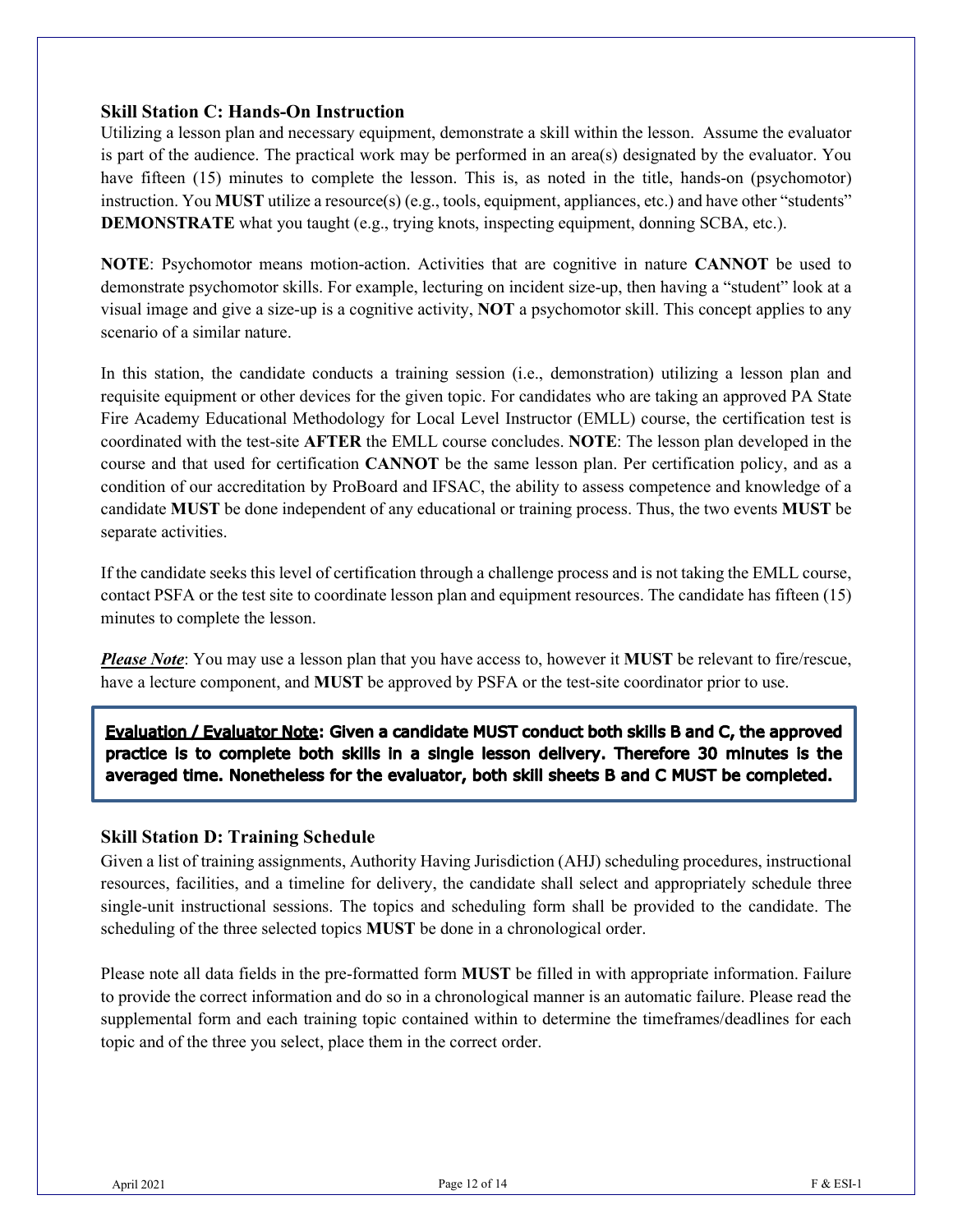#### **Skill Station E: Training Records / Reports**

Using the topics selected in Station D, the candidate completes the training records / report forms and activity reports (one-page minimum per session), which describes in summary the training conducted, the time allocated, the attendees, and any pre-activity requirements fulfilled. Please note: The report is a summary of activities **after a training session occurred**. Therefore, comments must be in past tense (e.g., *The TIC training was held at Station 5 with 10 personnel completing all activities required. Instructor McBride conducted the training on Monday, February 1 starting at 6:30 PM and concluded at 8:30 PM. He spent one hour reviewing the content and one hour having the participants practice using the TIC*).

Training reports are official accounts of a training event completed. Reports narrate the actions/instruction/skills reviewed and completed, and any issues or concerns that arise from the training session. Each report **MUST** be written in the past tense. Any report not written in past tense shall be marked FAIL.

A complete report **MUST** include all formatted data fields indicated in the form (e.g., topic, start/stop times, delivery method, etc.) and a detailed account of the training activity and equipment used. A detailed narrative should include the who what, when, where, and why, in addition to a list of all equipment, props, or instructional aids used. The reports shall describe the actions taken or activities completed during training, challenges experienced in the instructional delivery, underperformance issues, course management issues/concerns (if any), and the process to correct underperformance issues experienced.

**NOTE**: Any narrative that is generalized without detail is an automatic failure. For example, a report that simply states that "*participants sat through a lecture on how to perform CPR and then practiced the techniques on a mannequin*" is incomplete. The narrative should include the key topics introduced in a CPR program (e.g., adult, child, and infant CPR techniques, airway obstruction recognition and relief techniques, etc.), how the demonstration was done (e.g., one or more instructors, demonstration only, guided demonstration, etc.) and how the practical session was facilitated (e.g., participants were placed into two-person teams and rotated to the skills stations where they demonstrated CPR only or CPR with rescue breathing and airway obstruction relief techniques for adult, child, and infant that met 100% of the course requirements, etc.). this concept applies for any of the topics covered in the reports (i.e., radio communications, apparatus inspections, accountability, TIC operations, fire prevention, CPR and medical training, lock-out/tag-out, building inspections, and equipment inspections).